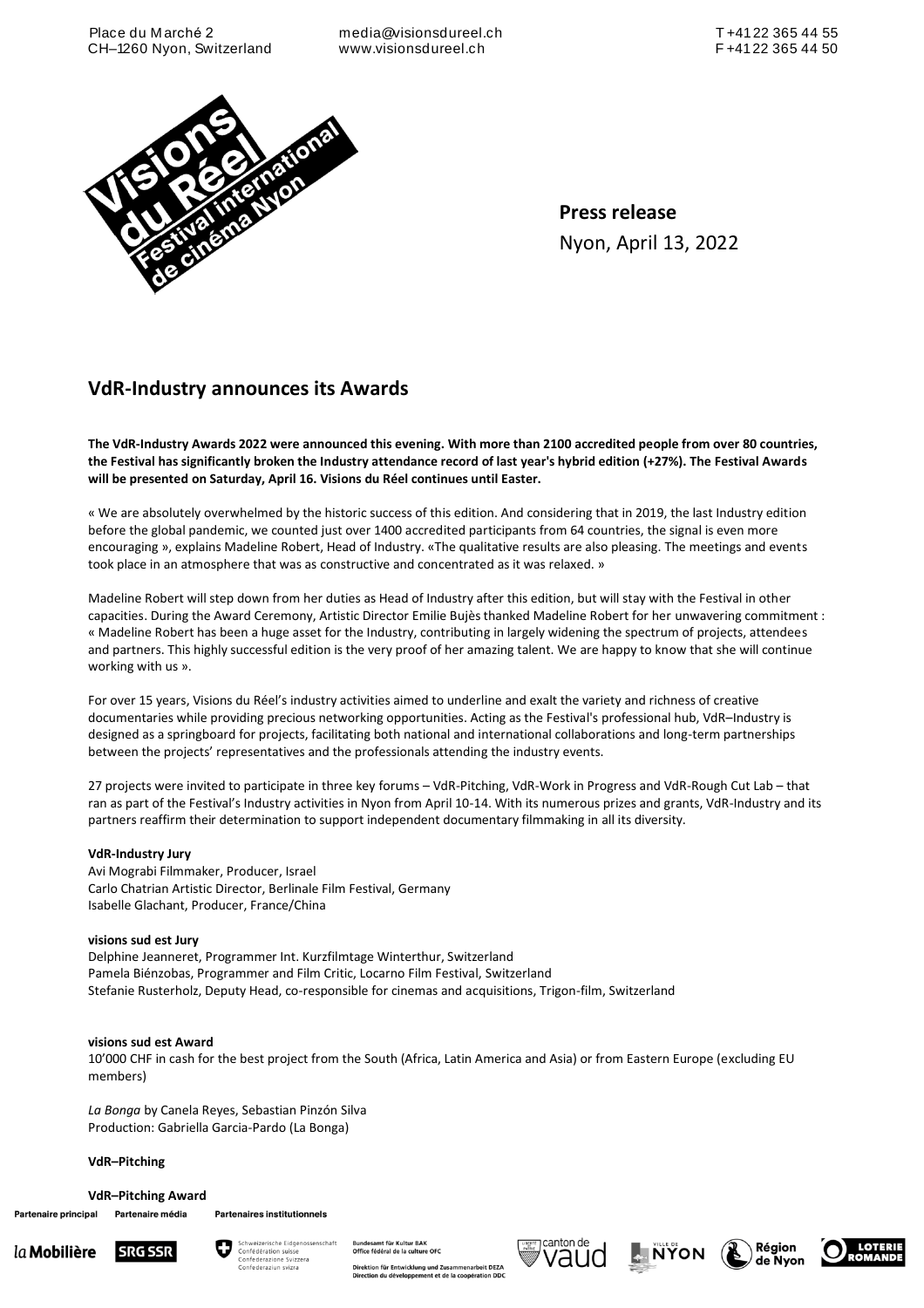5'000 CHF in cash for the most promising project

*Anatomy of the Night* by Lionel Baier Production: Agnieszka Ramu (Bande à Part Films)

## **The Party Film Sales Award**

5'000€ in cash for the project with highest international potential

*MAILIN* by Maria Silvia Esteve Production: Laura Mara Tablón (Rita Cine)

**RTS Award** Pre-buy of one film

*NOOR* by Jérôme le Maire Production: Isabelle Truc (IOTA Production), Enrica Capra (Tag Film) AND *Becoming Roosi* by Margit Lillak Production: Margit Lillak & Karolina Veetamm (Tiny Desk Productions)

# **HEAD–Genève Postproduction Award**

Colour grading and creation of the files for diffusion (including accomodation in Geneva)

*The Monsters* - Manuel Abramovich Production: Juan Pablo Labonia & Manuel Abramovich (Ruido)

#### **TËNK Post-production Award**

Sound post-production facilities at Tënk studios (France) – Mixing Studio (2 weeks) and Auditorium (1 week)

*MAILIN* by Maria Silvia Esteve Production: Laura Mara Tablón (Rita Cine)

#### **Unifrance Doc Award**

Subtitles creation and one Unifrance's membership for the French producer attached to the project

*A Dog's Life* by Diane Sara Bouzgarrou, Thomas Jenkoe Production: Jean-Laurent Csinidis (Films de Force Majeure)

#### **Cannes Docs Award**

Two accreditations for the filmmaker and producer to attend the Marché du Film – Festival de Cannes and participate in Cannes Docs

*Karatara* - "Place of Deep Shadows" by Teboho Edkins Production: Don Edkins (Day Zero Films)

#### **DOK Leipzig Award**

Accreditation and accommodation at DOK Leipzig & observer access to the DOK Co-Pro Market for the filmmaker and producer

*To Use a Mountain* by Casey Carter Production: Colleen Casingham (To Use a Mountain LLC)

#### **EFM Award**

Two Market Badges for the EFM and a consultation session

*Wider Than the Sky* by Valerio Jalongo Production: Milena Stokar (Aura Film sagl)

## **DAE Encouragement Award**

2x memberships for the network plus 4 free consultations with network members, tailored to the needs of the project

*Girl-Tubers* by Tali Yankelevich Production: Leonardo Mecchi (Enquadramento Produções)

#### **VdR–Work in Progress**

Partenaire principal Partenaire média Partenaires institutionnels





panaesame rar realear Byan<br>Office fédéral de la culture OFC rbeit DEZA Direktion für Entwicklung und Zusammena<br>Direction du développement et de la coopé

mt für Kultur RA